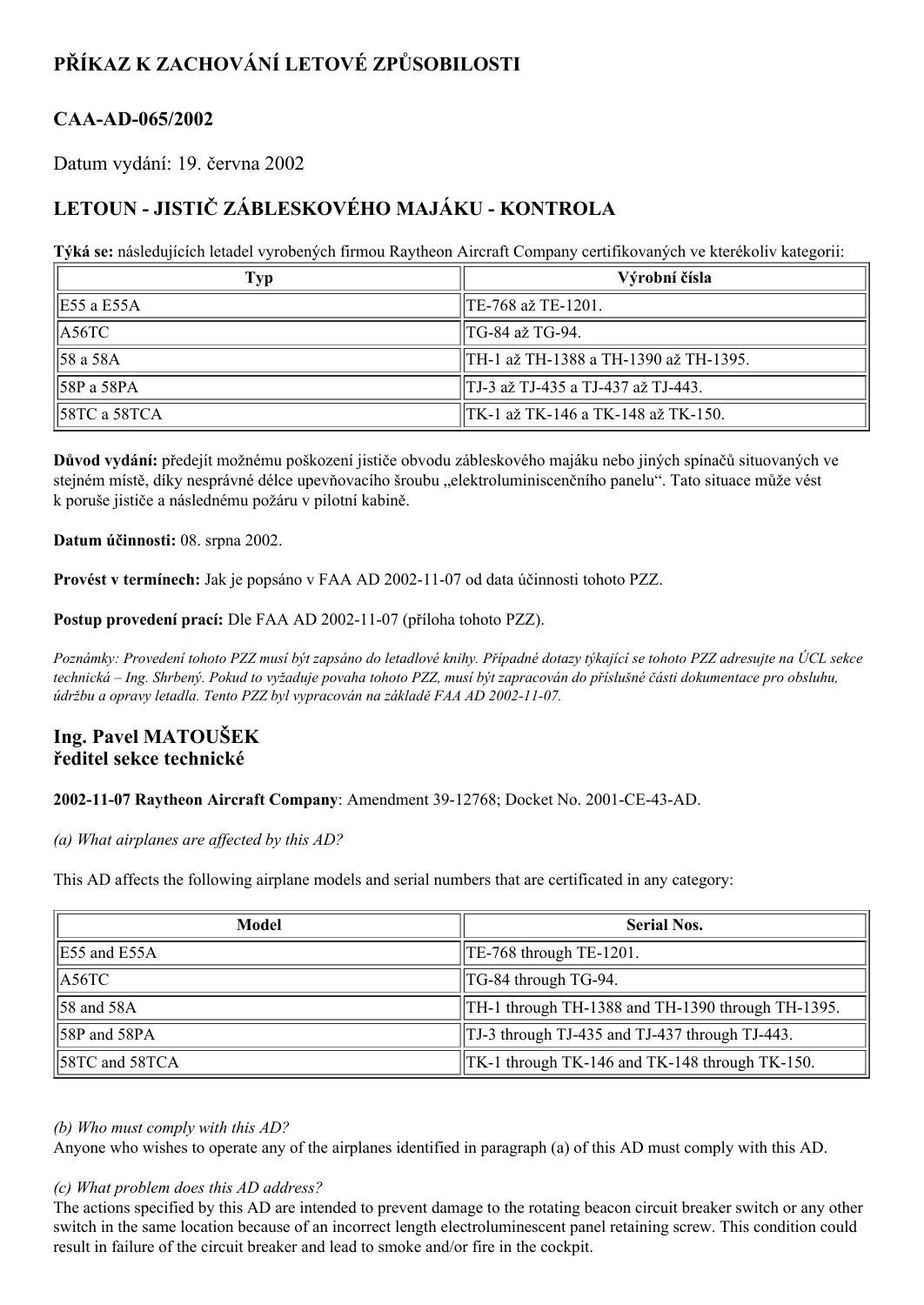*(d) What actions must I accomplish to address this problem?* To address this problem, you must accomplish the following, unless already accomplished:

| <b>Actions</b>                                                                                                                                                                                                                                                                                                                                                                                                                                                                                                                                                                                                                                                                                                        | Compliance                                                                                                  | <b>Procedures</b>                                                                                                                             |
|-----------------------------------------------------------------------------------------------------------------------------------------------------------------------------------------------------------------------------------------------------------------------------------------------------------------------------------------------------------------------------------------------------------------------------------------------------------------------------------------------------------------------------------------------------------------------------------------------------------------------------------------------------------------------------------------------------------------------|-------------------------------------------------------------------------------------------------------------|-----------------------------------------------------------------------------------------------------------------------------------------------|
| $(1)$ Inspect the Instrument Subpanel<br>electroluminescent panel for the<br>installation of a rotating beacon circuit<br>breaker switch or any other switch<br>directly above the lower<br>electroluminescent panel retaining<br>screw.<br>$(i)$ If a blanking plug is installed above<br>the lower electroluminescent panel<br>retaining screw, ensure that the correct<br>length screw is installed. The correct<br>length is 0.28 to 0.31 inches<br>(ii) If the screw is not the correct<br>length, install part number (P/N)<br>MS35214-24 or FAA-approved<br>equivalent part number<br>(iii) If a rotating beacon circuit breaker<br>switch or any other switch is installed,<br>inspect the switch for damage. | Within the next 100 hours time-in-<br>service (TIS) after July 15, 2002 (the<br>effective date of this AD). | In accordance with the<br>Accomplishment Instructions section<br>of Raytheon Mandatory Service<br>Bulletin SB 33-3452, Issued: May,<br> 2001. |
| (2) Replace any damaged switch found $\ $ Prior to further flight after the<br>during the inspection required in<br>paragraph $(d)(1)(iii)$ of this AD and<br>replace the electroluminescent panel<br>retaining screw if it is not 0.28 to 0.31<br>inches in length with a P/N MS35214-<br>24 screw or FAA-approved equivalent<br>part number.                                                                                                                                                                                                                                                                                                                                                                        | inspection required by paragraph $(d)(1)$<br>$(iii)$ of this AD.                                            | In accordance with the<br>Accomplishment Instructions section<br>of Raytheon Mandatory Service<br>Bulletin SB 33-3452, Issued: May,<br>2001.  |
| (3) Do not install any<br>electroluminescent panel retaining<br>screw in the lower part of the<br>Instrument Subpanel (underneath the<br>circuit breaker switches) that is not P/N<br>MS35214-24 or FAA-approved<br>equivalent part number.                                                                                                                                                                                                                                                                                                                                                                                                                                                                           | As of July 15, 2002 (the effective date<br>of this AD).                                                     | Not applicable.                                                                                                                               |

(e) *Can I comply with this AD in any other way?* You may use an alternative method of compliance or adjust the compliance time if:

(1) Your alternative method of compliance provides an equivalent level of safety; and

(2) The Manager, Wichita Aircraft Certification Office (ACO), approves your alternative. Submit your request through an FAA Principal Maintenance Inspector, who may add comments and then send it to the Manager, Wichita ACO.

**Note:** This AD applies to each airplane identified in paragraph (a) of this AD, regardless of whether it has been modified, altered, or repaired in the area subject to the requirements of this AD. For airplanes that have been modified, altered, or repaired so that the performance of the requirements of this AD is affected, the owner/operator must request approval for an alternative method of compliance in accordance with paragraph (e) of this AD. The request should include an assessment of the effect of the modification, alteration, or repair on the unsafe condition addressed by this AD; and, if you have not eliminated the unsafe condition, specific actions you propose to address it.

*(f) Where can I get information about any alreadyapproved alternative methods of compliance?* Contact Todd Dixon, Aerospace Engineer, FAA, Wichita Aircraft Certification Office, 1801 Airport Road, Room 100, Mid-Continent Airport, Wichita, Kansas 67209; telephone: (316) 9464152; facsimile: (316) 9464407.